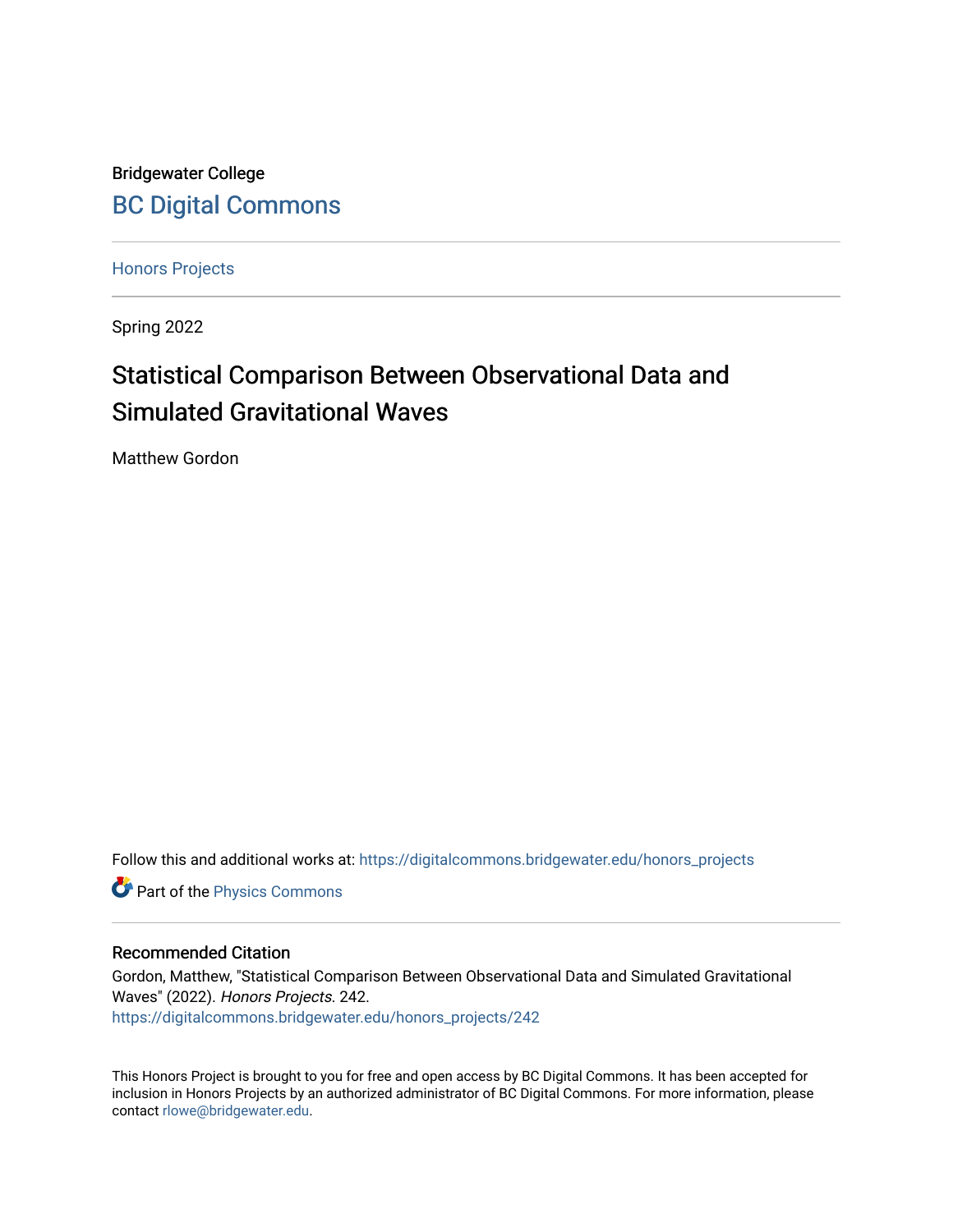# Statistical Comparison Between Observational Data and

## Simulated Gravitational Waves

by

Matthew Gordon

Advisor: Dr. Deva O'Neil

Physics Department

Bridgewater College

April 12, 2022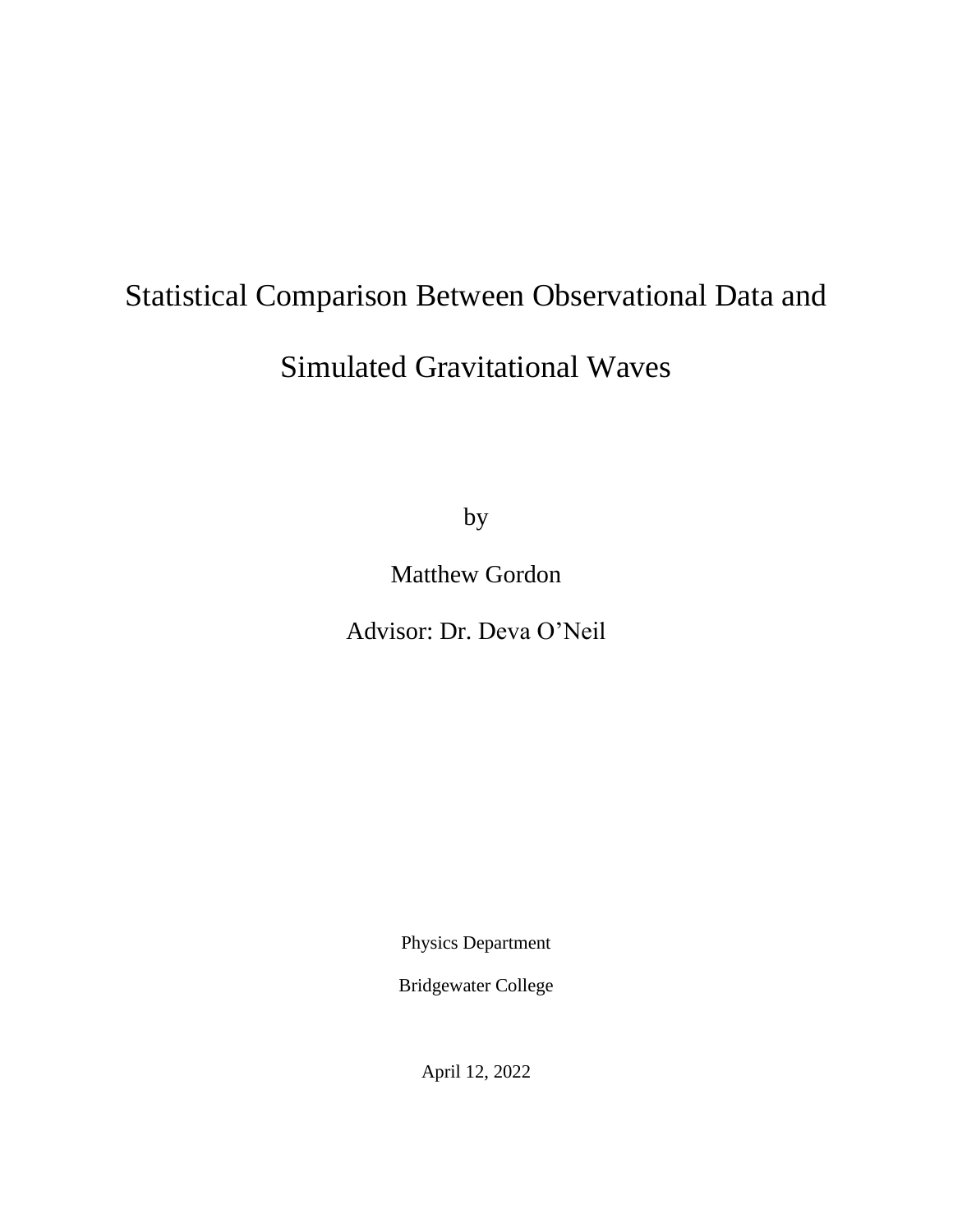#### **Abstract:**

The goal of this project is to determine the effective accuracy of a simulation that graphs the gravitational waves emitted from a binary system. The Python program that creates these graphs uses different analytical models to approximate each phase of the model, inspiral and merger. Data from the Gravitational Wave Open Science Center (GWOSC) website regarding an observed event is used to compare to the output of the simulation. Another Python program matches up the two waveforms and calculates a correlation coefficient between the two, which is close to 1, as desired. Additional graphs are simulated using masses that differ from the observed event and when compared with it, produce much lower correlation coefficients, supporting the accuracy of the simulation.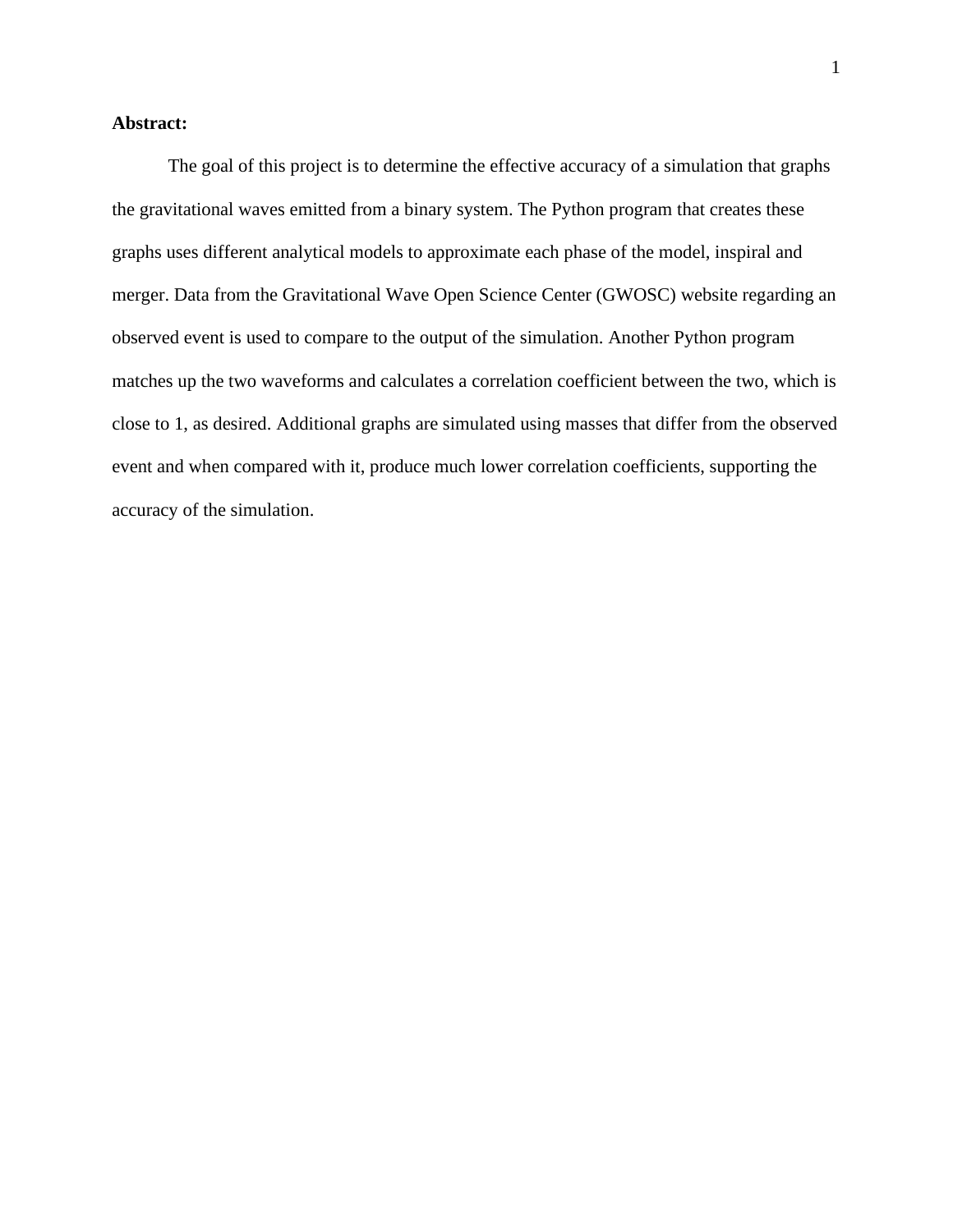#### **Introduction:**

In 2015, the first gravitational waves were detected by the Laser Interferometer Gravitational-Wave Observatory (LIGO). They were previously predicted by Albert Einstein, in his general theory of relativity, almost a hundred years prior, but proof of their existence had never been observed. Gravitational waves are created by violently powerful sources called binary systems, which are composed of two black holes or neutron stars revolving around each other. As these large objects accelerate, they emit waves that travel through spacetime, distorting it as they go. Their importance is in the new data this gives us about the universe and the various different celestial bodies that inhabit it.

These waves travel at the speed of light and as they oscillate, they push and pull at spacetime, producing a measurable outcome that is used to assign properties to a waveform. This outcome is called strain, which can be found by dividing the change in length of an object by the original length of that object. One can picture an object being stretched out into a long shape and a wave passing through it. As the wave travels over the object, it stretches it out and when measured, lets the observer calculate the strain, which is graphed as the amplitude of the waveform and is determined by how large the masses of the objects are. The LIGO facilities used to measure this strain utilize two mirrors that are spaced four kilometers apart and reflect a laser that is aimed at them [1]. As gravitational waves come into contact with the laser inside the vacuum chamber, the length of the laser changes, allowing the strain to be measured, and gives data on the objects that caused those waves.

Strain is calculated differently depending on which phase the wave is in. For the inspiral phase, where the two objects are revolving around each other, there are two separate calculations required to find the overall strain. These two involve different forms of strain, plus polarization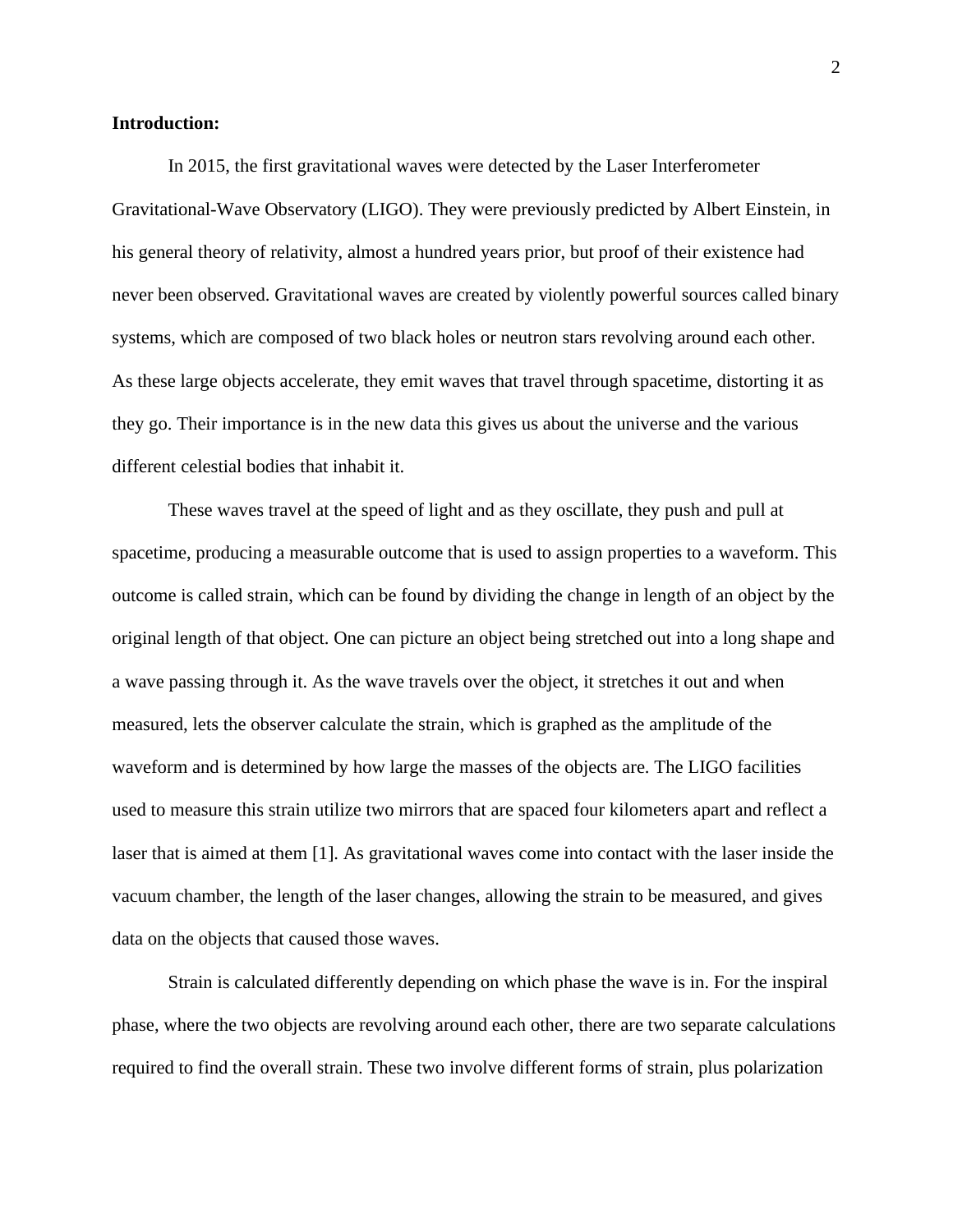and cross polarization, that distinguish which directions the wave is being stretched and compressed in. If the wave is traveling into the page, then plus polarization occurs where the wave is being stretched in the x and y directions (resembling a plus sign). Cross polarization is similar to plus polarization, but just rotated 45 degrees (resembling a multiplication cross). The equations for finding the strain for plus polarization and cross

polarization strain are as follows:

$$
h_{+} = -\frac{M\eta}{r} \left[ (\cos^2\theta + 1) \left[ \left( -\dot{r}^2 + r^2 \dot{\Phi}^2 + \frac{M}{r} \right) \cos 2\Phi + 2r\dot{r}\dot{\Phi}\sin 2\Phi \right] + \left( -\dot{r}^2 + r^2 \dot{\Phi}^2 + \frac{M}{r} \right) \sin^2\theta \right],
$$
 (1)

$$
h_{\times} = -2\frac{M\eta}{r}\cos\theta \left[ \left( -\dot{r}^2 + r^2\dot{\Phi}^2 + \frac{M}{r} \right) \sin 2\Phi - 2r\dot{r}\dot{\Phi}\cos 2\Phi \right],
$$
 (2)

where  $\Phi$  is the azimuthal, or rotational, angle in spherical coordinates.  $M_n$  and M are the masses of the two objects, and  $r$  is the distance between the two objects. Any variable with a dot above it is the derivative of the respective variable. Often, to make things easier, it is assumed that the inclination angle,  $\theta$ , which is the angle of observation, is set to 0, which simplifies the plus polarization equation to be the following:

$$
h_{+} = -\frac{M\eta}{r} \left[ \left( -\dot{r}^2 + r^2 \dot{\Phi}^2 + \frac{M}{r} \right) \cos 2\Phi + 2r \dot{r} \dot{\Phi} \sin 2\Phi \right].
$$

To calculate the cumulative strain on a wave at any point during the inspiral phase, this equation is used:

$$
h_{ins}(t) = h_{+}(t) - ih_{\times}(t)
$$
\n<sup>(4)</sup>

For the merger phase, which is everything after the two objects collide, strain is calculated using a different equation. A similar approach, with the real and imaginary parts of the waveform separated, applies to this phase when calculating the strain, however, it is outside the scope of this project.

(3)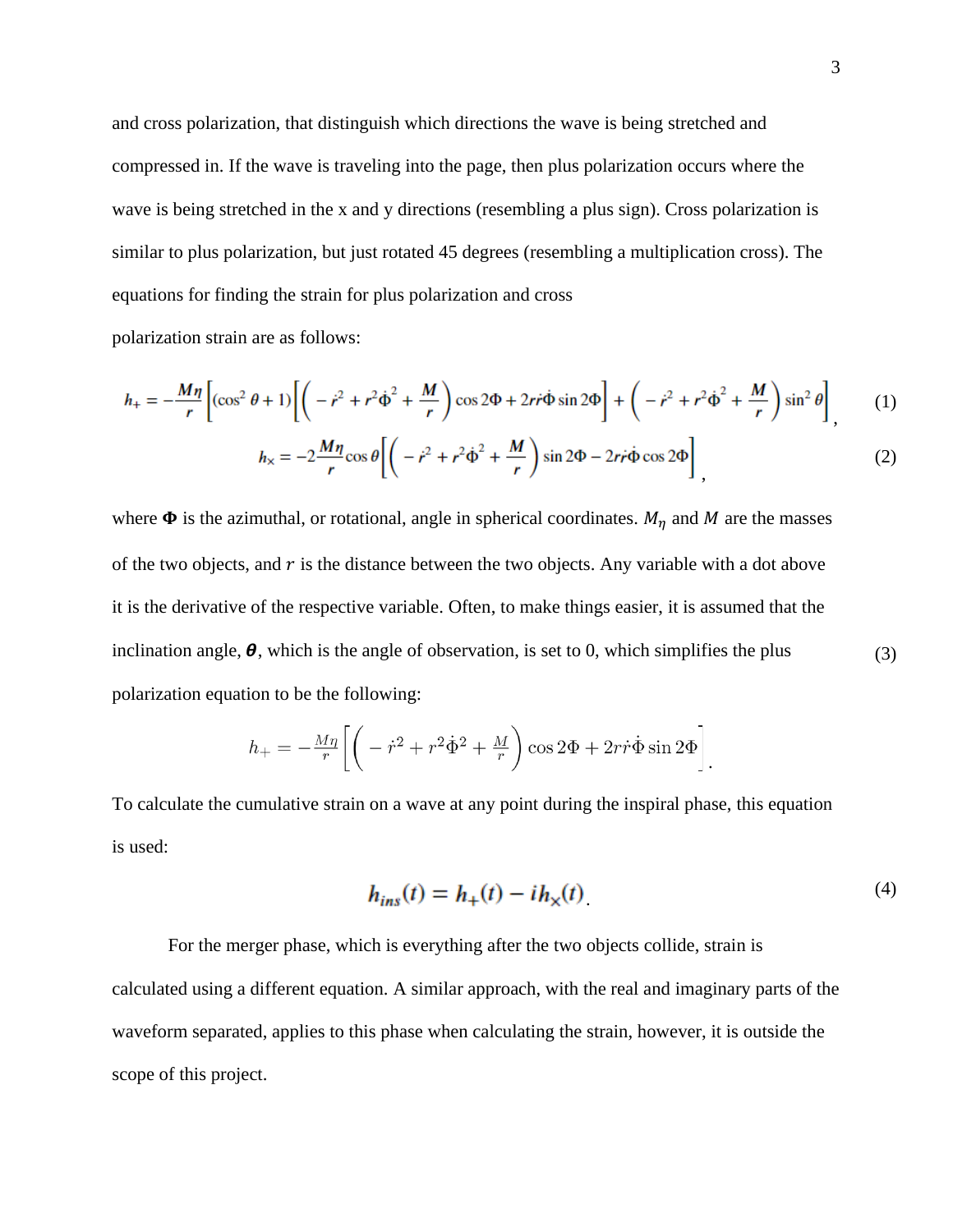One of the formulas used in graphing waveforms is Euler's Formula:

$$
Ae^{i\theta} = A\cos\theta + Ai\sin\theta
$$
 (5)

In it, there are two separate terms that define different parts of a wave's behavior. The term with  $\cos \theta$  explains the real portion of the wave, while the isin  $\theta$  term describes the imaginary behavior. Both terms are orthogonal projections of the unit circle, however the cosine term is 90 degrees out of phase [2]. A good example of this would be electro-magnetic waves where the electric and magnetic fields are oscillating in the same direction, but orthogonal to each other. If you look back at the formula for cumulative strain (inspiral), you can see that it resembles Euler's Formula. The two equations are off by a negative sign, but there are two different terms, one real and one imaginary.

Strain is a significant part of this project since simulated and observed gravitational waveforms are being compared. The strain is what is measured on the y-axis, with respect to time on the x-axis. By simulating a binary system that has the same object masses as an observed event, one can test the predictive power of the simulation. This project aims to do so and the following sections define how this process was carried out.

#### **Procedure:**

My project involves the use of a Python program [3] adapted by Daniel Hancock from another program designed by Dr. Maria Babiuc and Dillon Buskirk [4]. The original Mathematica code was transferred over to a Jupyter notebook. The program takes mass values for the two objects and then performs calculations to find the strain for both the inspiral and the merger phases. This is done for both the real and imaginary portions of the wave. After lists are made that carry the strain values, the two portions are graphed together.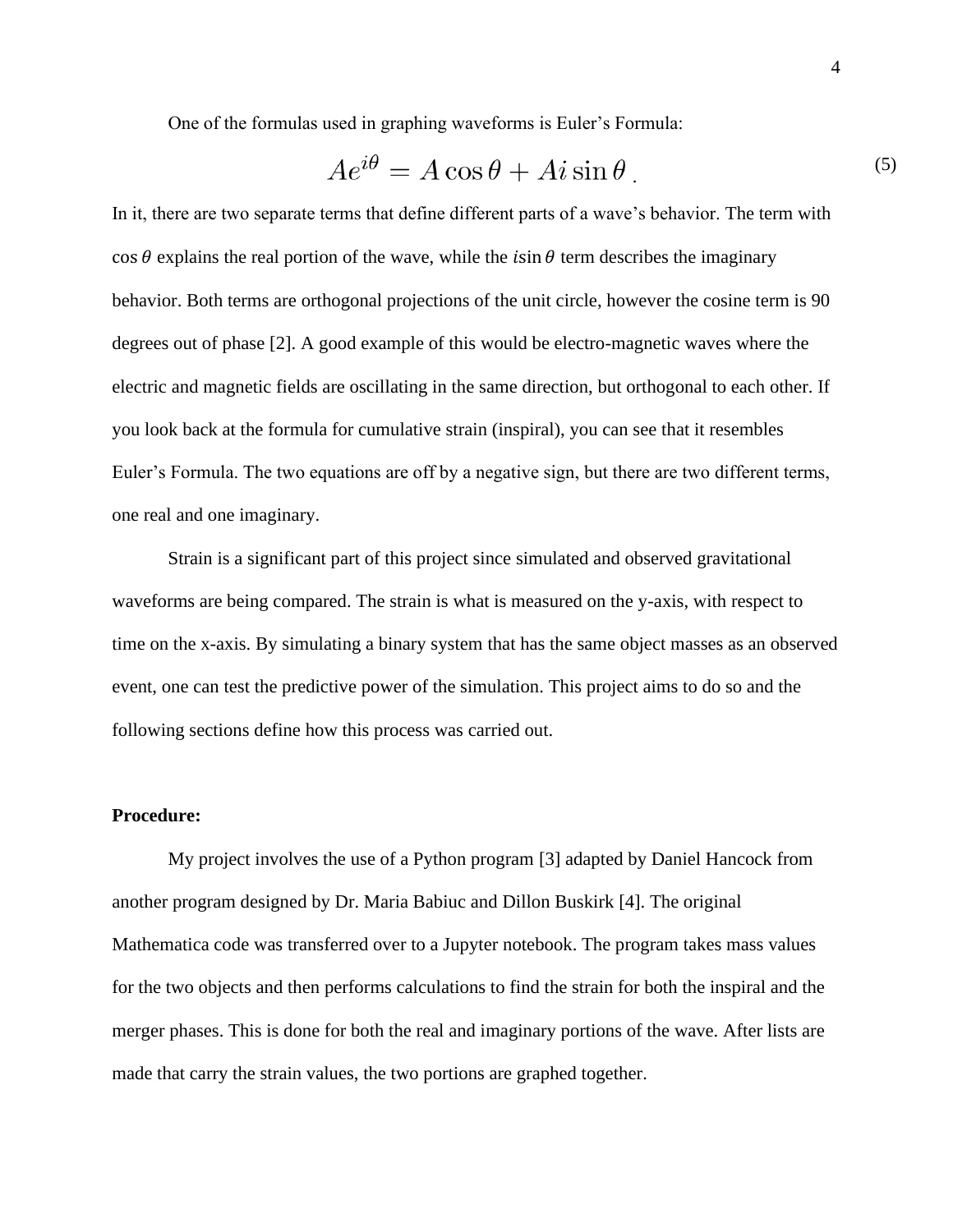

**Figure 1:** The inspiral and merger phases graphed together before matching them up.

At first, the inspiral and merger phases do not match, so a factor is determined that gets added to the merger strain, effectively moving it to the right, in order to match up with the inspiral strain. After this change is made, the two plots look like this:



**Figure 2:** The inspiral and merger phases graphed together after matching them up.

Once this is done, the graph is cleaned up by cutting out the merger plot where it meets up with the inspiral phase.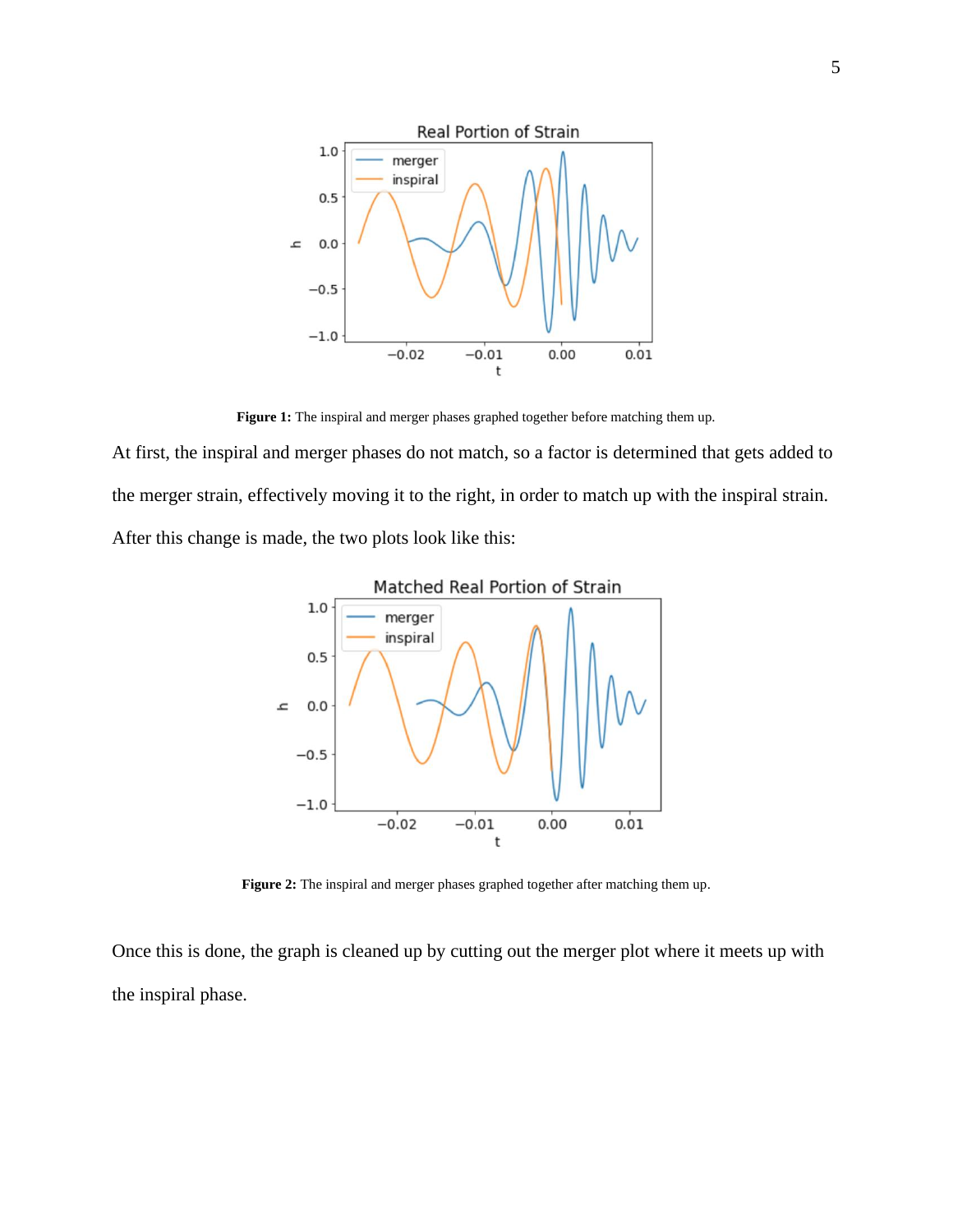

**Figure 3:** The full real waveform after cutting out the merger phase from before it meets the inspiral phase.

The same process is completed for the imaginary portion of the waveform as well.

This program works well for the originally designed scenario where both objects have a mass of 20 solar mass units. However, the first task was to find out if it worked when those mass values were altered. Upon changing these values, there were certain regions of code that gave a "divide by zero" error, due to a variable called stiff time that helps predict the behavior of the inspiral phase. This portion of the waveform is approximated using a differential equation. This equation is really only effective before gravitational forces get too strong since it requires a small time step. As the merger phase begins, those forces get too strong for the differential equation to handle, and the program fails to execute. The stiff time's purpose is to let the simulation know when to stop calculating the differential equation, signaling the end of the inspiral phase. To find the appropriate stiff time, the mass values were inputted into a Mathematica file developed by Dr. Babiuc and Dillon Buskirk, and all of the cells were evaluated. One of those cells provided an error message stating the time value where the program could no longer run. This time was the proper stiff time that would allow the differential equation to be solved effectively.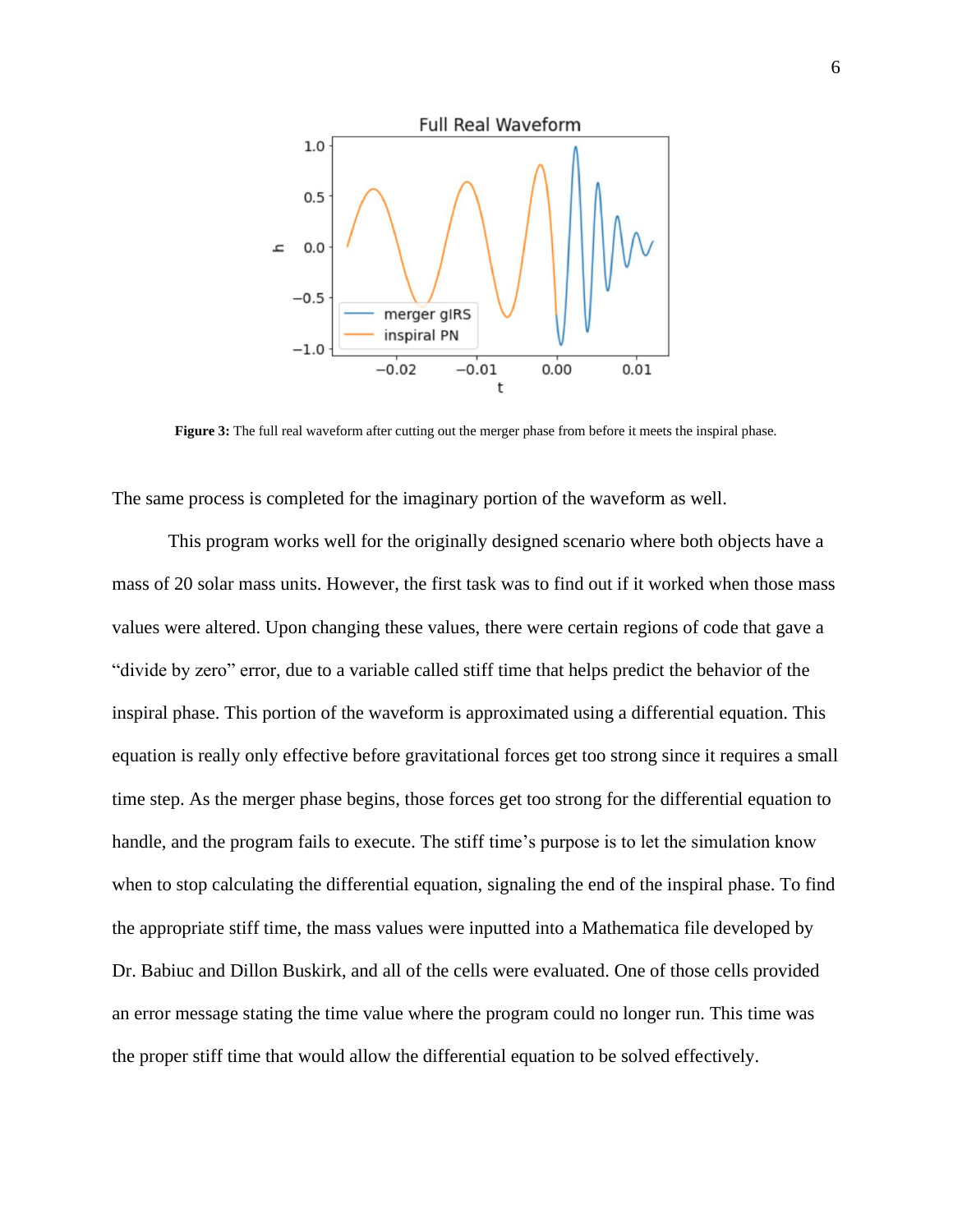### $solv = NDSolve[{x' [t] - Expr6PN}$ = 0, x[0] = xlow}, x, {t, 0, temp}] (10) NDSolve: At t == 5.5810707403987365', step size is effectively zero; singularity or stiff system suspected.

**Figure 4:** A sample of the Mathematica file used to find the stiff time for the simulations. The time value in the "NDSolve:" section would change depending on the mass values, and would subsequently be used in the Python program.

With the code able to successfully run, the next obstacle encountered was the inability for the simulation to match the inspiral and merger phases on the graph. This is where a specific variable was found in the code that moved the merger points to the proper time value. This value was inserted in as a guess and check variable where the user manually modifies it to see if the merger is in the correct position. That value needs to be changed depending on the masses in the binary system that are included at the beginning of the program. After finding the appropriate value for this variable, the code executed correctly, allowing for work with the observational data to begin.

The Gravitational Wave Open Science Center (GWOSC) is a website that hosts and updates information regarding various events detected by LIGO. The first observed LIGO event was used to make comparisons with the simulation [5]. Data was downloaded from one of the observatories as a text file, however it was not formatted in a way that would make it easy to manipulate. This file had two columns, one with time values and the other with strain values. They were lined up vertically so that each strain was next to its corresponding point in time. Because of this, it was not possible to simply copy and paste each column into two separate lists. Instead, the .split() command was used to separate each time and strain into its own element of a list and then run a loop to determine which new list to put it in. This required the use of the modulus operator, which gives the remainder when a number is divided by another number. If the index of the list "mod" 2 equaled 0, making it an even number, it was from the time column.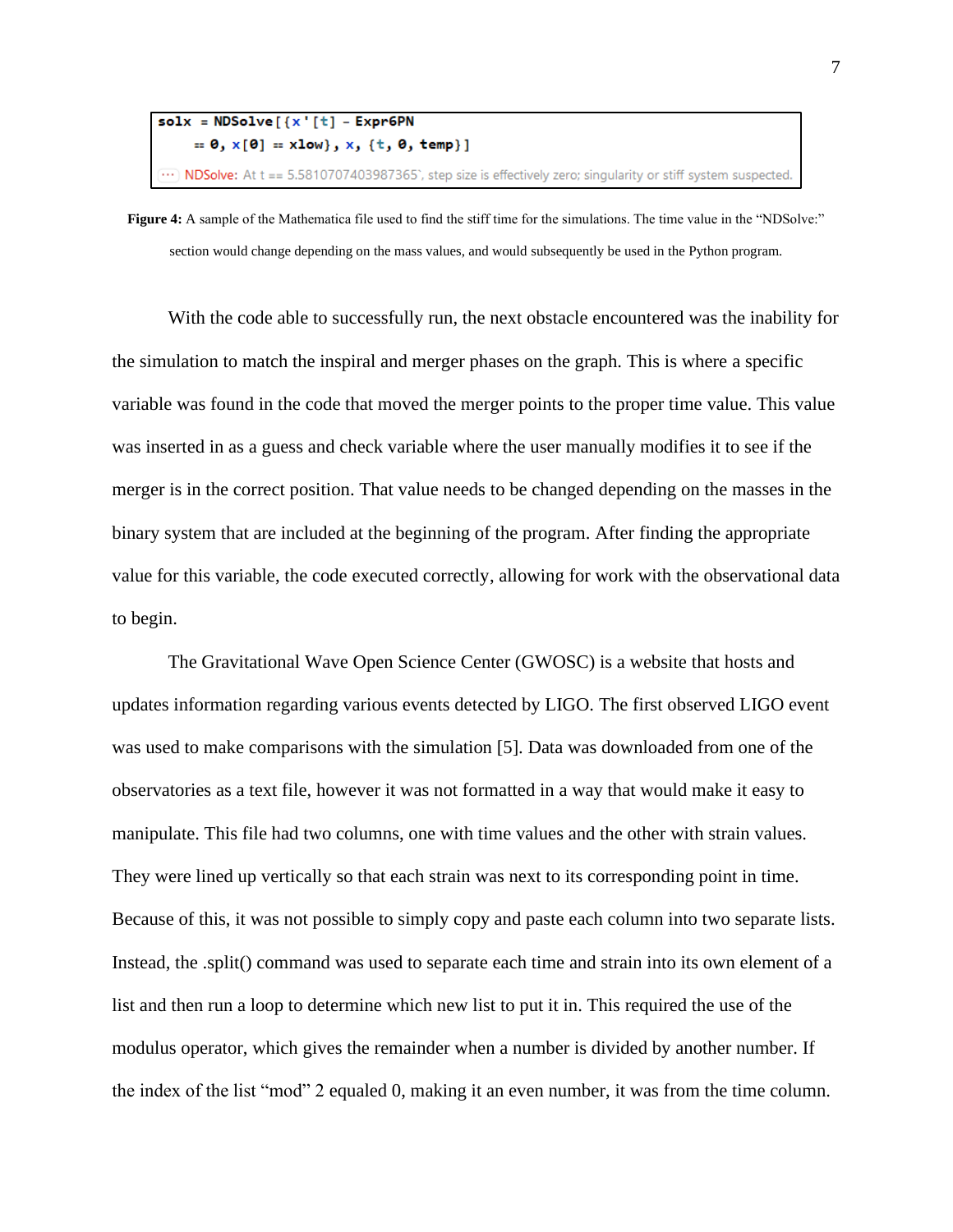If the index of the list "mod" 2 equaled 1, meaning it was an odd number, that value came from the strain column. By doing this, the values were able to be separated into two different lists for time and strain. Once this was complete, the lists were graphed and produced a waveform for the observed event.

After the observed data and independent lists were obtained, the simulated waveform needed to be exported out of the original program. The plan was to print the time and strain values to separate text files so that the data could be copied to any program needed. To do this, each value had to be converted to a string so that it could be printed to an external file (see Appendix A). Once these files were created, the values were copied back to make sure the plot was still graphable. Let it also be noted that only the inspiral portion of the simulated waveforms were taken to initially see if the waves matched up well. Seeing as how the inspiral portion is approximated similarly to how the data is gathered, it made sense to test just this portion first. Following that, the same was done with the inspiral portion of the imaginary strain values.

Now it was time to test the simulation's accuracy with actual observed events. In a new program (see Appendix B), both sets of data were plotted on the same graph and produced this result: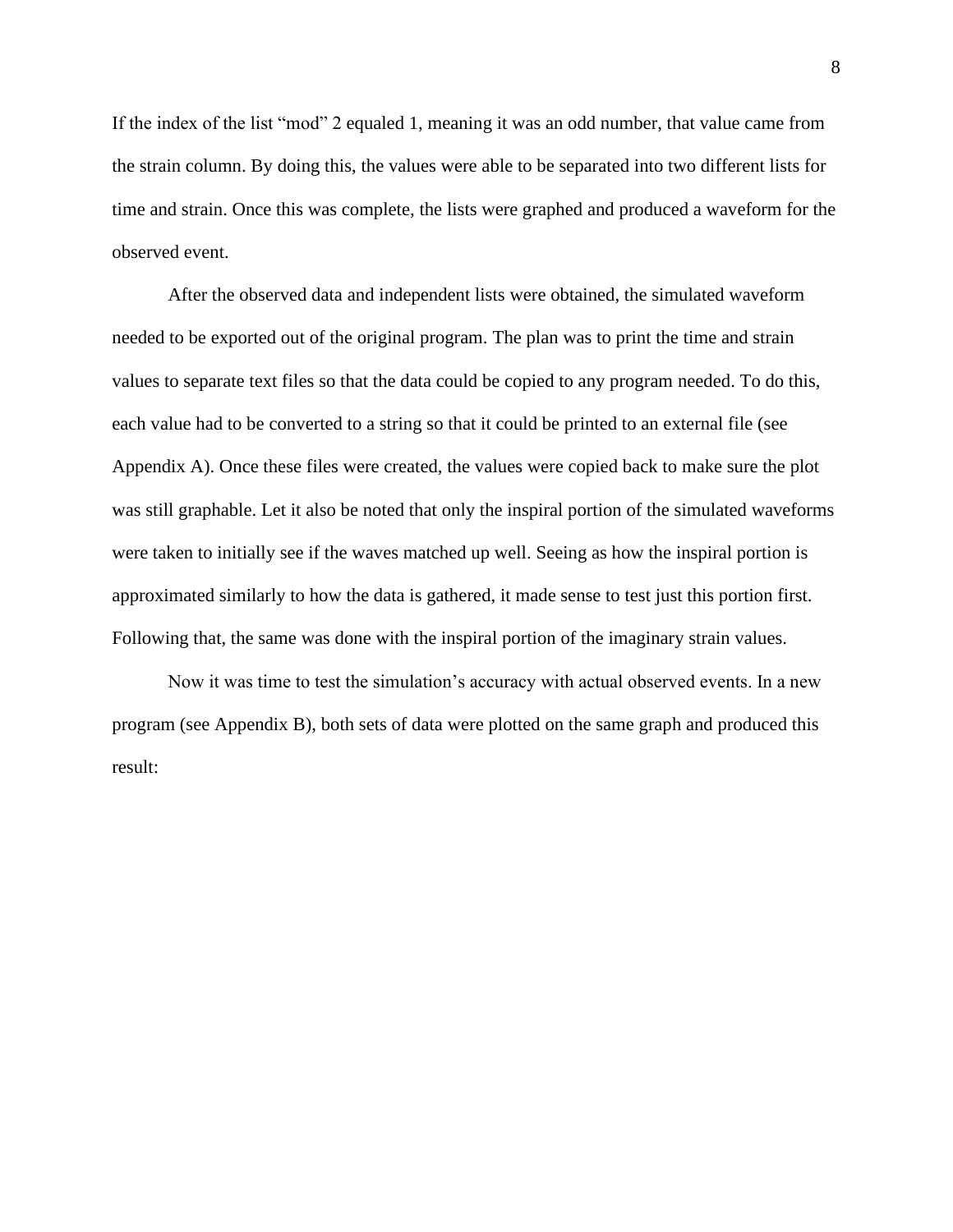

**Figure 5:** Both the observed and simulated (inspiral) waveforms graphed on the same plot.

As one can see, the time lists include vastly different values. This is because in the simulation, the inspiral and merger phases were adjusted so that they met at  $t = 0$ . Therefore, all of the inspiral time values were negative numbers. In the case of the observed data, the time values start slightly after  $t = 0$  so none of those values overlap with the simulation.

To fix this problem, the maximum value of the observed strain was found. This gave the peak of that waveform, which needed to be set to  $t = 0$  so that it gave a reference point for lining up both waveforms. Next, the index of that point in the list (its place in the list) was obtained and used to find the corresponding time value, which was labeled as the difference. After that, a "for loop" was used to run through each element in the time list. If the time value for the max strain in the list was less than 0, the loop would add that time value to each entry in the list, effectively moving the entire wave to the right enough to where the peak was at  $t = 0$ . If the time value for the max strain was greater than 0, it would subtract that time value from the entire list, moving the wave to the left. This process was done for the simulated time values as well, bringing both waves into the same time frame.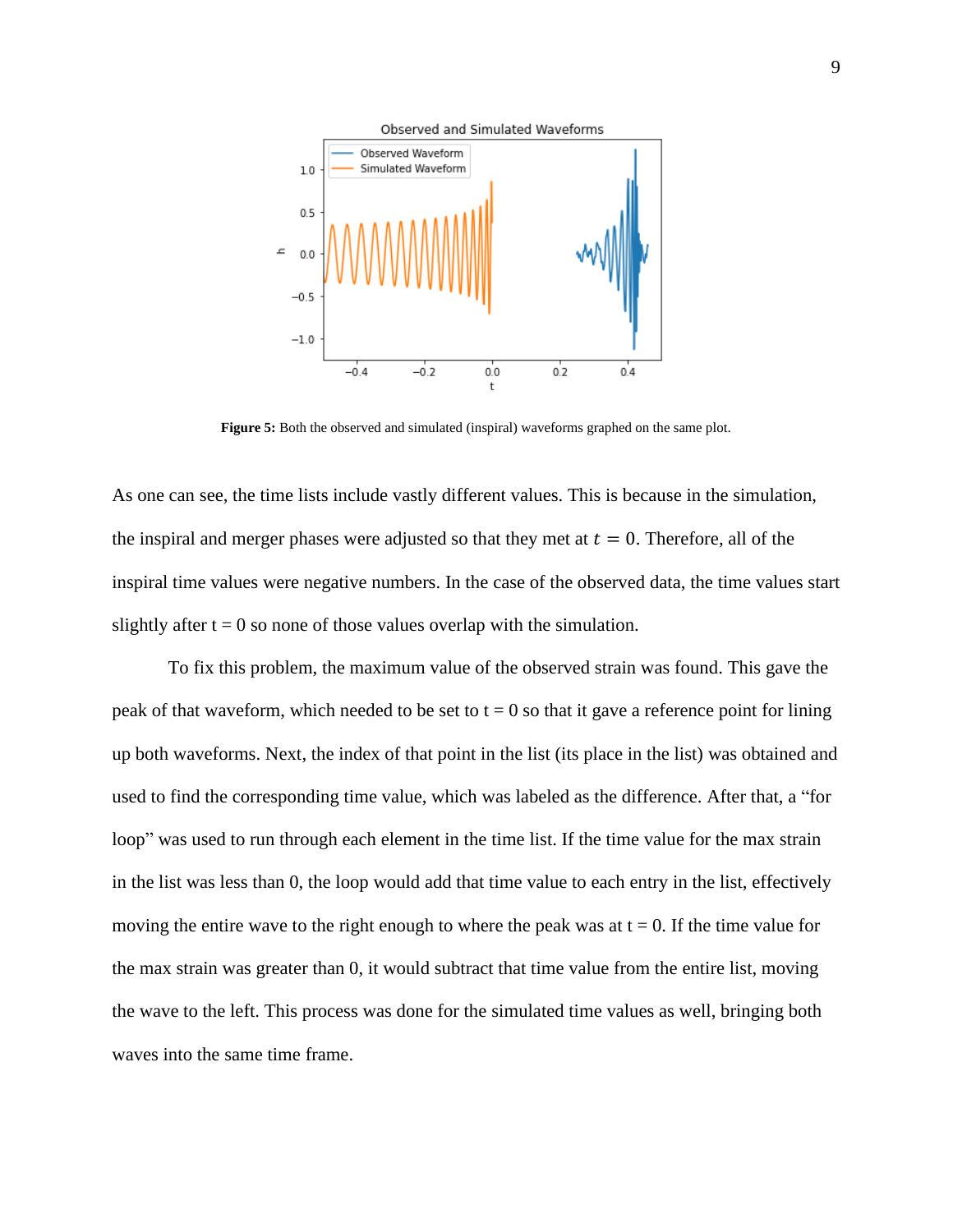

**Figure 6:** The observed and simulated waveforms together after moving each one to meet at  $t = 0$ .

While the waves were definitely much closer to each other, they still did not match up well. The highest peak of the observed waveform was considerably higher than that of the simulated waveform. After looking at the graphs, it seemed like the peak before the observational maximum better resembled the maximum of the simulated waveform. This could be because that was the last peak during the inspiral phase of the observed event. Another possible explanation is that the largest peak of the waveform occurred at the start of the merger phase, meaning that the observed peak would not match up with any value in the simulated waveform. A value was then added to move the observed wave back to the right in the hopes of matching up the two peaks closest in value. With the new list, the graph looked like this: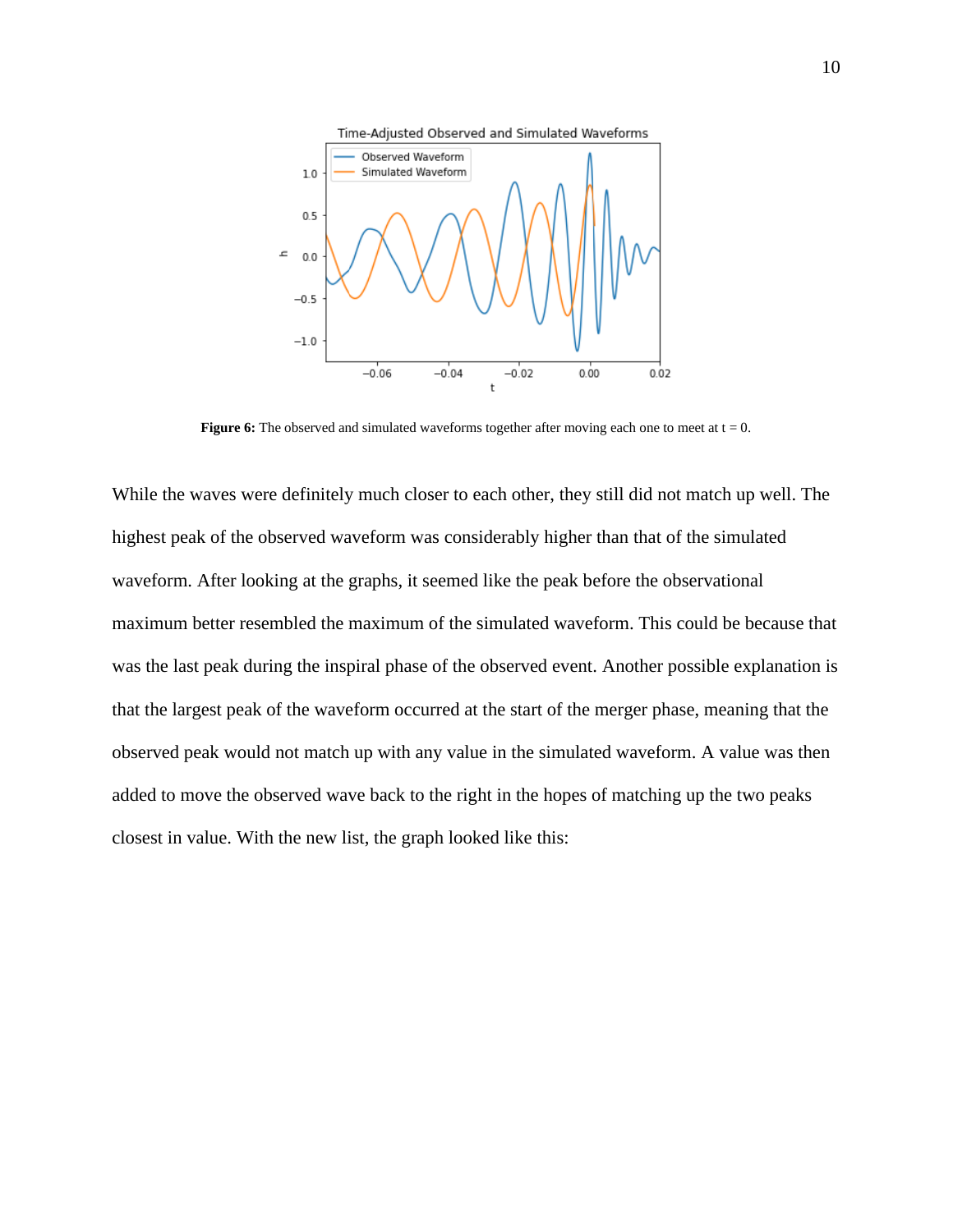

**Figure 7:** The observed and simulated waveforms after the extra factor is added to match them up better.

With that factor added in, the waves appear to look more similar, both in amplitude and frequency.

Now that the two waveforms lined up, it was time to see how well they matched up by finding the correlation coefficient between the two. They look to be fairly close when the two are simply observed, but this coefficient will deliver more precise results. The Pearson correlation coefficient is calculated using this equation:

$$
r = \frac{\sum (x_i - \bar{x})(y_i - \bar{y})}{\sqrt{\sum (x_i - \bar{x})^2 (y_i - \bar{y})^2}},
$$
\n(6)

where  $x_i$  and  $y_i$  are the values of the variable for their respective sample and  $\bar{x}$  and  $\bar{y}$  are the means for their respective groups. The closer the coefficient is to 1, the more strongly the two variables are positively correlated. The inverse is true for when the coefficient approaches -1. As the coefficient gets closer to 0, that implies that the two groups are weakly correlated. For a more visual outcome, you can graph the observed strain with the simulated strain. Ideally, the output would be a straight line  $45^{\circ}$  above the x-axis. The first attempt created a graph that had no reasonable structure, just a squiggly line. This was likely caused by the time steps being off, and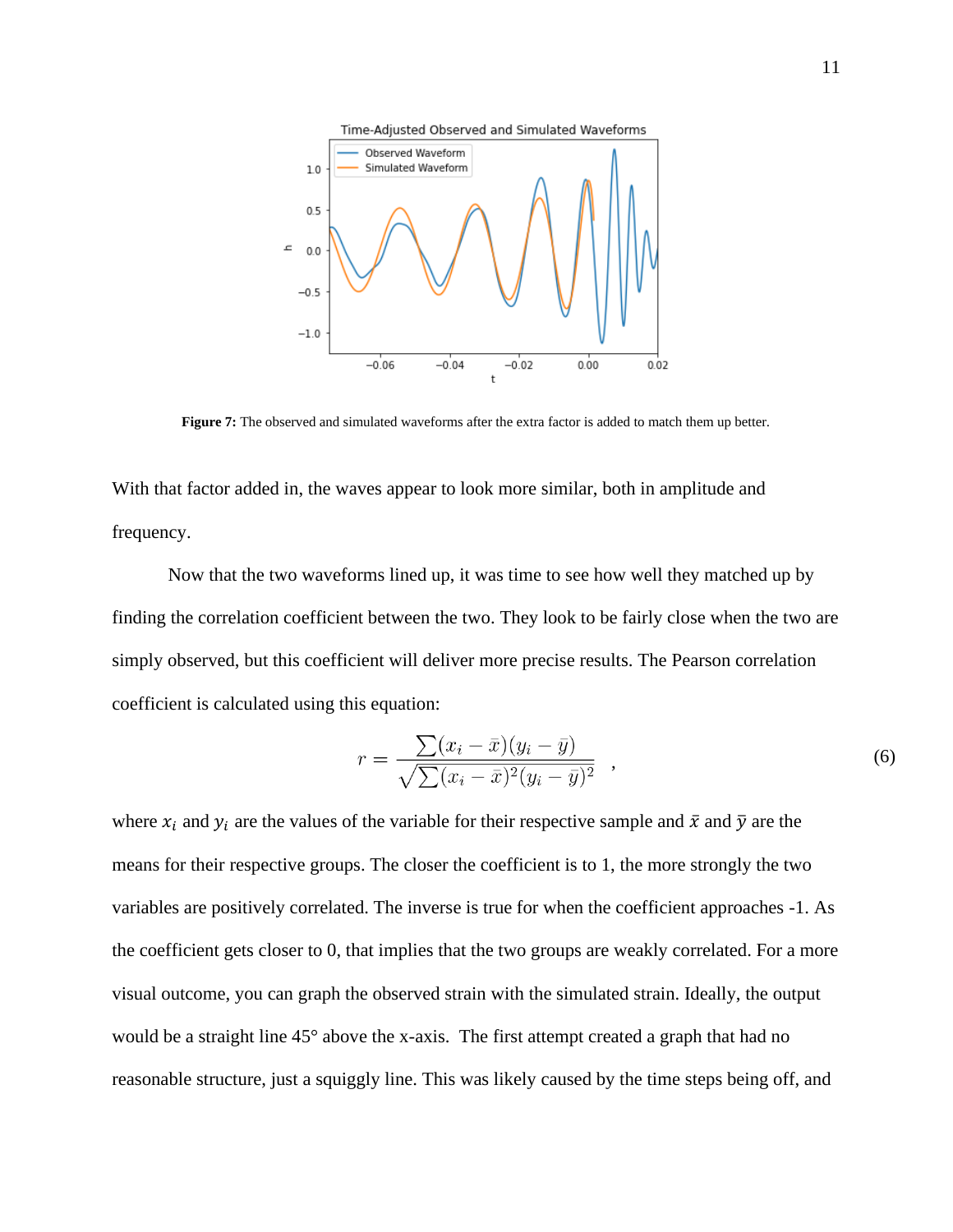after testing this theory, it was found to be correct. To fix this, the time scale of the observed event was determined, since that is something that cannot be changed. For the simulation, a list was created and filled with equally separated time values based on the end time, calculated earlier in the program, and the desired number of entries. That number was set at ten thousand, so a function was developed that separated each number by the same time scale as the observed event. To determine the proper amount of entries, the end time was divided by the desired time scale found earlier.

```
6.103515625e-05
 tFin/d ts
np.linspace(0,tFin,int(d sf)
```
**Figure 8:** The code added to Daniel's program in order to modify the time step and make it a function of the desired time step.

This worked well with the rest of the program, but when compared with the observed strain values, a graph was produced very similar to the one obtained earlier:



**Figure 9:** Correlation graph between the observed and simulated strain after the simulated time scale was set to be the same as the observed event.

The next attempt involved doing away with the list of time values altogether. Instead, the time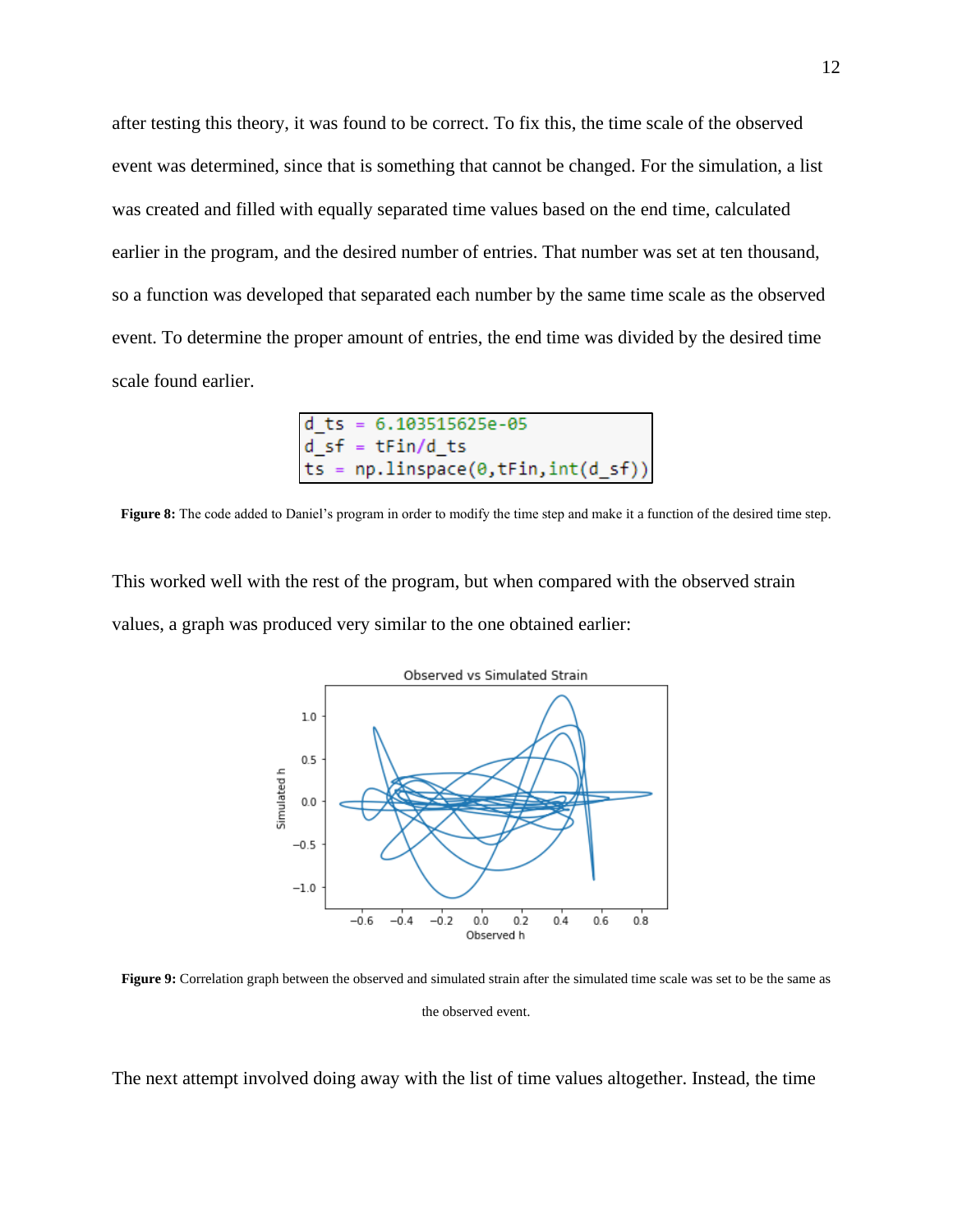list was inputted straight from the observed event, forcing the simulation to run with that set of times. This however, created multiple errors in the rest of the program, keeping it from even finishing.

To counter this, the previous time step, outlined in Figure 8 and demonstrated in Figure 9, was used again. While it did not perfectly replicate the time step of the observed event, it was very close and would have to suffice for this project. The code from Appendix B was used, but was modified to scale down the comparison to the portion of code that matched the best, since "noise" from observed measurements would make things match up less well. Since the time steps were not the same, it was not possible to simply pick a start and end time to limit the lists to. Instead, desired start and end times were chosen, and a loop looked through each time list for those values. However, it was highly unlikely that the exact time being searched for was in the list, so the code rounded each element to a number of decimal places before determining if that time should be the cutoff. Once the cutoff points were obtained for the beginning and end of the time list, new lists for time and strain were created that would just include the desired interval. This was done for the observed and simulated values, creating four new lists that were used to make a correlation graph. Before the graph was successfully produced, an error occurred due to the lists being different lengths. This must have come from the loops that were assigned to find the cutoff points and the rounding that they were forced to make. To counteract this, a certain number of entries was subtracted from the simulated lists so as to force them into having the same number of elements. Then, a graph was produced that looks like this: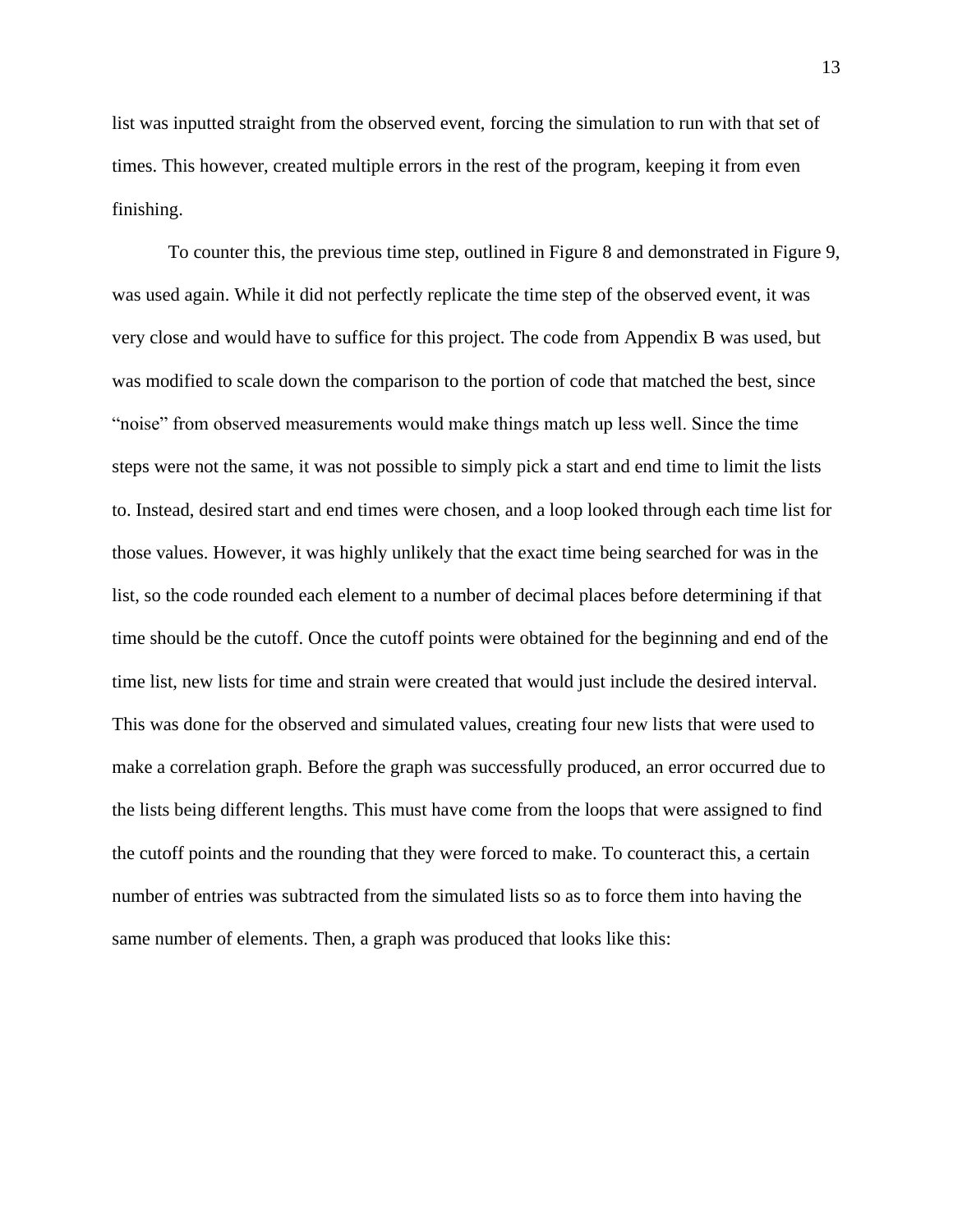

**Figure 10:** Graph of the two waveforms on the interval used to calculate correlation coefficient (-0.05 < t < 0).

After cutting the time and strain lists down to a more manageable size, the correlation between the observed and simulated strain was then graphed:



Figure 11: Correlation graph consisting of observed strain plotted against simulated strain.

While a straight 45°, as desired, was not produced, it still shows promising results. The graph seems to oscillate, much like the waveforms do, between the lower left and upper right corners of the plot. It is not a perfect line, but it does resemble the desired graph. Satisfied by the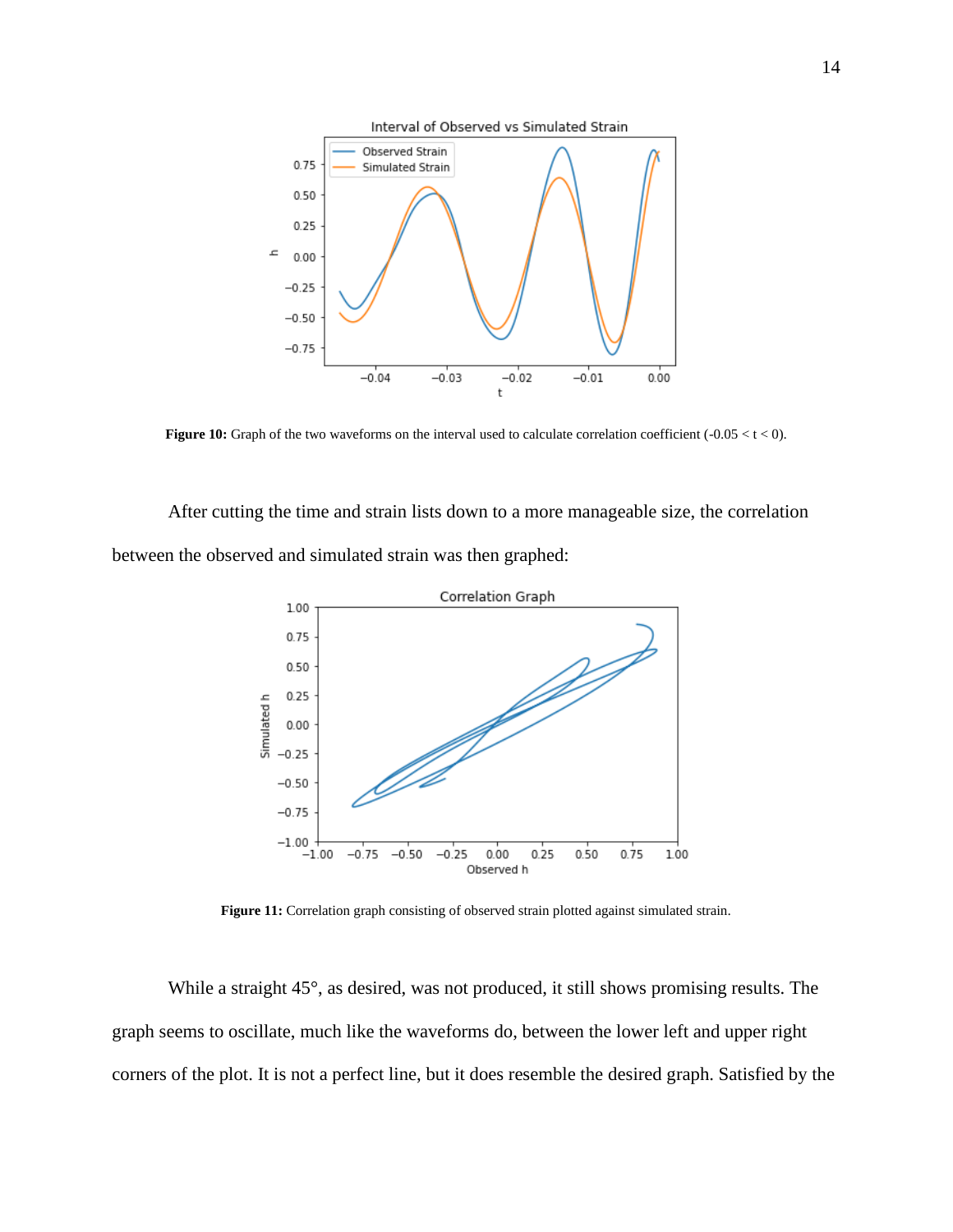results in Figure 11, a built-in Python function was used to actually calculate a coefficient that describes how well the two lists match up. To do this, the function corrcoef() from the library NumPy was utilized. When two lists are used as parameters for this function, its output is an array that gives the coefficients. For the observed and simulated waveforms, when the mass values were set at 36.2 and 29.1 solar mass units, the correlation coefficient was 0.977, a relatively high value. To get a better sense of just how accurate the simulation is, the observed data was compared to data simulated with different masses as shown in the table below:

| <b>Observed Masses</b><br>(in solar mass units) | <b>Simulated Masses</b><br>(in solar mass units) | <b>Correlation Coefficient</b> |
|-------------------------------------------------|--------------------------------------------------|--------------------------------|
| $M1 = 36.2$ $M2 = 29.1$                         | $M1 = 36.2$ $M2 = 29.1$                          | -977                           |
| $M1 = 36.2$ $M2 = 29.1$                         | $M1 = 33$ $M2 = 29$                              | .933                           |
| $M1 = 36.2$ $M2 = 29.1$                         | $M1 = 25$ $M2 = 25$                              | .231                           |

Figure 12: Table of correlation coefficients depending on differing simulated masses.

#### **Conclusion:**

To confirm the simulation's accuracy, it would ideally produce a low coefficient when the masses of the simulated waveform were starkly different. To test this, mass values of 25 solar mass units each for both objects were inputted and when calculated, produced a correlation coefficient of about 0.231, which is lower than 0.977 as expected. To further test the program, values were inputted that were closer to the observed event, but not the same, in order to see if it produced a correlation coefficient that was between the two previous ones. When mass values of 33 and 29 solar mass units were used, the coefficient was 0.933, much closer to when the observed and simulated masses were the same. This helps support the validity of the simulation since even as the mass values get closer to being correct, the correlation coefficient is still lower than when the simulation is designed exactly like the observed event. The results of this project showed that the simulation does an effective job of predicting gravitational waves, at least for the inspiral portion.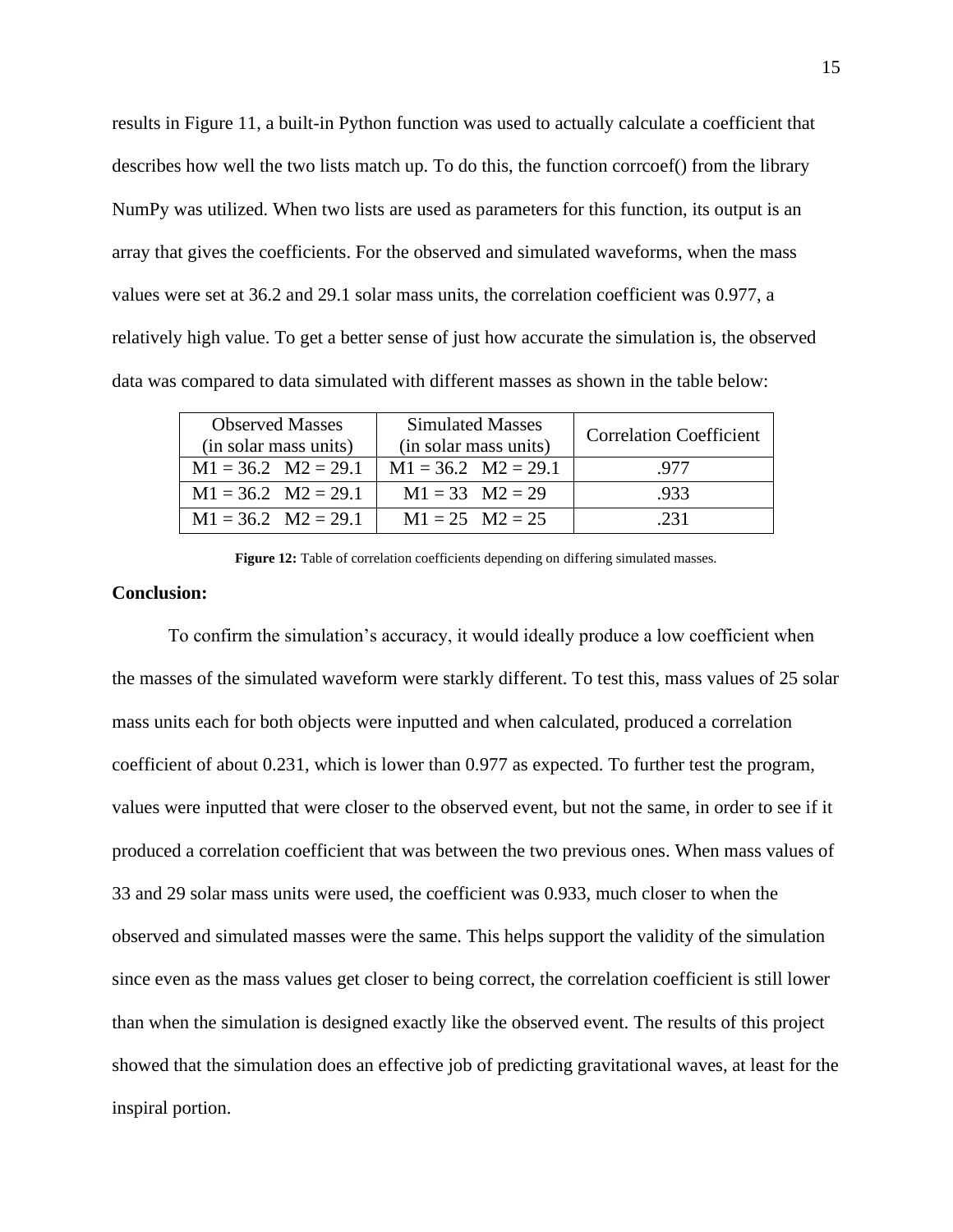In future projects, students could develop code to automate the process that calculates the stiff time within this program. This would keep the user from having to go into a separate program and calculate the stiff time whenever they change the input masses. There may also be a way to automate these "guess and check" variables that are used to slide waveforms around to match better. This would probably involve finding a correlation coefficient between the overlapping models and then looping through with different factors. Then the program could stick with the factor that produces the best coefficient.

Another improvement for this project would be to include the merger phase when comparing simulated data to observations. The inspiral portion in this project was calculated using a similar method to how professionals simulate the data. However, for the merger portion, professionals use Numerical Relativity (NR) simulations to simulate the waveforms. These calculations are extremely computationally intensive so instead of using NR, this program uses a simpler analytical model. Because of this, the model can be run on most computers, but there is a drawback in that it will not be completely accurate. It would be interesting to see work done that incorporates the merger portion into this comparison with observed data to see how the simulation matches up.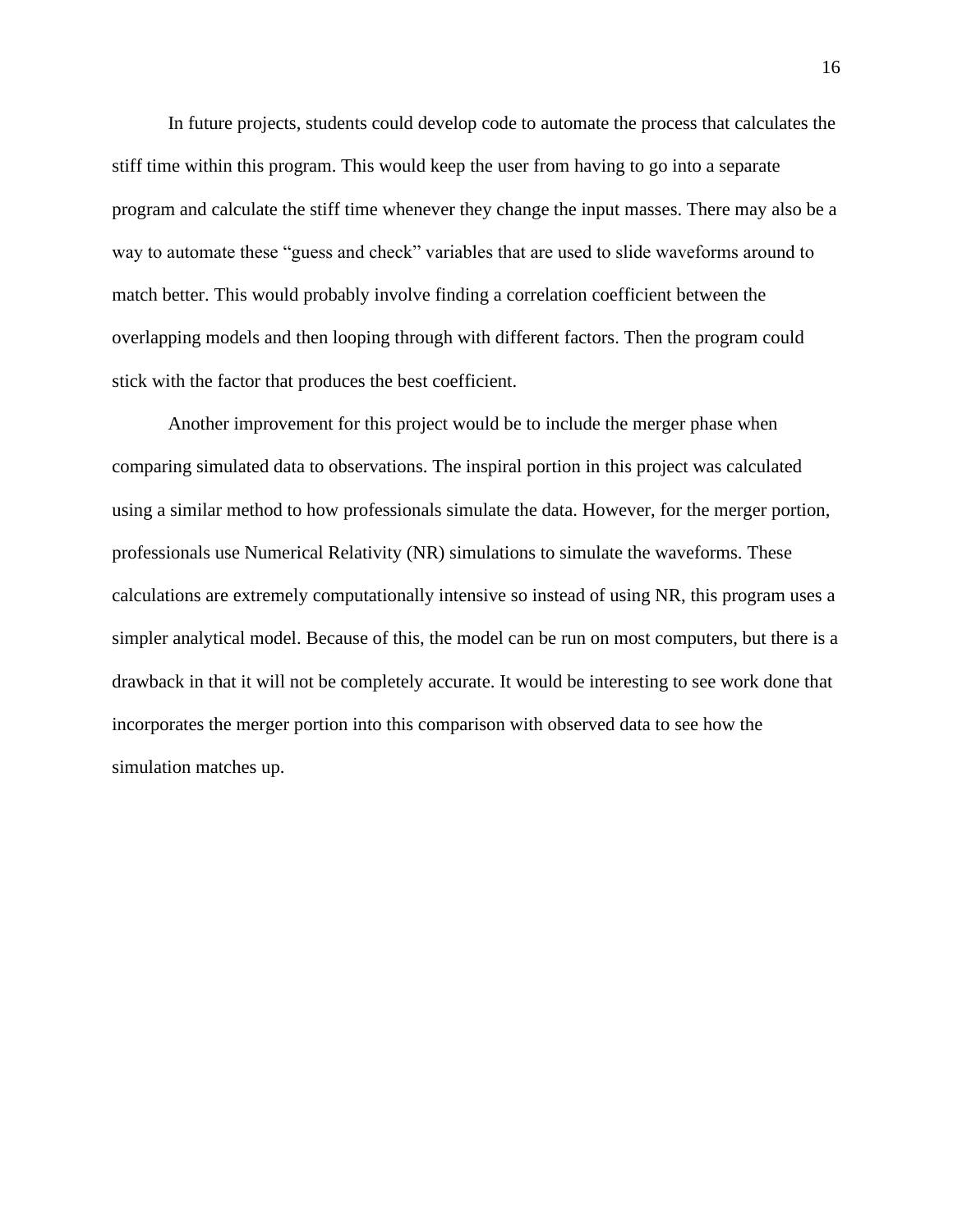#### **References:**

[1] California Institute of Technology. (n.d.). Learn More. Retrieved April 5, 2022, from

<https://www.ligo.caltech.edu/page/learn-more>

[2] Sahely, Bichara. (2012, April 29). Euler's Formula is the Key to Unlocking the Secrets of

Quantum Physics. Retrieved April 5, 2022, from [https://bsahely.com/wp-](https://bsahely.com/wp-content/uploads/2015/09/1204-0102v1.pdf)

[content/uploads/2015/09/1204-0102v1.pdf](https://bsahely.com/wp-content/uploads/2015/09/1204-0102v1.pdf)

[3] Hancock, Daniel. Analytical Approximations of Gravitational Waves (2021). GitHub

Repository.

<https://github.com/devaoneil/AnalyticGravWave/blob/master/AnalyticGravitationalWave.pdf>

[4] Babiuc, Maria and Buskirk, Dillon. MathScripts (2018). GitHub Repository. [mbabiuc /](https://github.com/mbabiuc?tab=overview&from=2018-10-01&to=2018-10-31) 

[October 2018 \(github.com\)](https://github.com/mbabiuc?tab=overview&from=2018-10-01&to=2018-10-31)

[5] Gravitational Wave Open Science Center (Updated 2019, May 15). Data release for event

GW150914. Retrieved February 9, 2022, from [GWOSC \(gw-openscience.org\)](https://www.gw-openscience.org/events/GW150914/)

"This research has made use of data, software and/or web tools obtained from the Gravitational Wave Open Science Center (https://www.gw-openscience.org/ ), a service of LIGO Laboratory, the LIGO Scientific Collaboration and the Virgo Collaboration. LIGO Laboratory and Advanced LIGO are funded by the United States National Science Foundation (NSF) as well as the Science and Technology Facilities Council (STFC) of the United Kingdom, the Max-Planck-Society (MPS), and the State of Niedersachsen/Germany for support of the construction of Advanced LIGO and construction and operation of the GEO600 detector. Additional support for Advanced LIGO was provided by the Australian Research Council. Virgo is funded, through the European Gravitational Observatory (EGO), by the French Centre National de Recherche Scientifique (CNRS), the Italian Istituto Nazionale di Fisica Nucleare (INFN) and the Dutch Nikhef, with contributions by institutions from Belgium, Germany, Greece, Hungary, Ireland, Japan, Monaco, Poland, Portugal, Spain."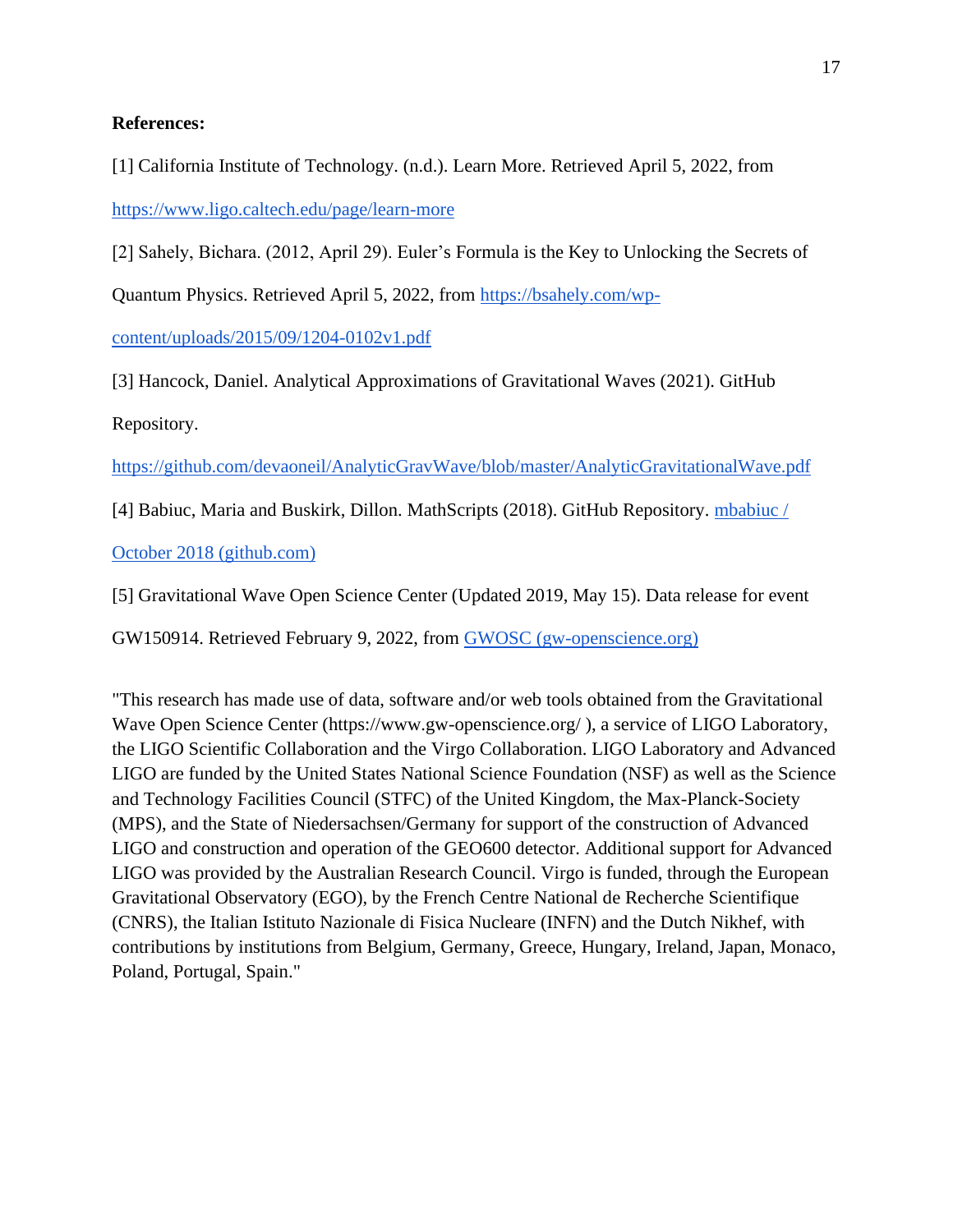#### **Appendix A - Code Added to Daniel Hancock's Program**

```
#Creates new lists to hold string values
tstring1 = []hstring1 = []#Runs through the time values and puts them into tstring1 list
for i in tmatched:
   tstring1.append(str(i))#Runs through the strain values and puts them into hstring1 list
for j in hppmatch:
    hstring1.append(str(j))#Opens up a file titled "Real Sim Time"
simtime = open('C:\\Users\mgordon\Documents\Real Sim Time.txt', 'w')
#Writes each value in tstring1 to the text file and separates with a comma
for i in tstring1:
    simtime.writelines(i + ', '')simtime.close() #Closes the file
#Opens up a file titled "Real Sim h"
simh = open('C:\\Users\mgordon\Documents\Real Sim h.txt','w')
#Writes each value in hstring1 to the text file and separates with a comma
for i in hstring1:
    simh.writelines(i + ', ')simh.close() #Closes the file
```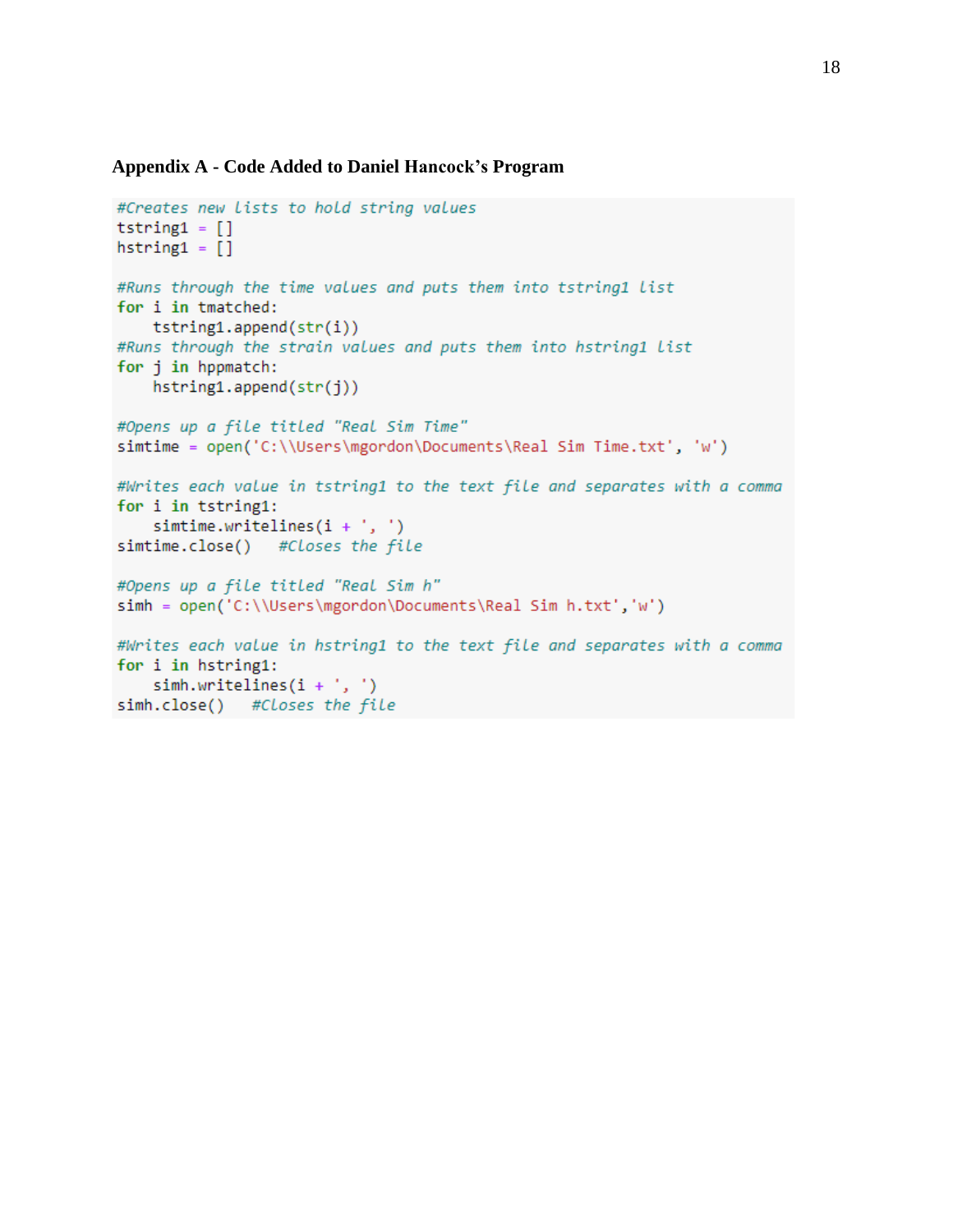#### **Appendix B - My Comparison Program**

import matplotlib.pyplot as plt import numpy as np

tlist  $obs = [...]$  (VALUES OMITTED TO SAVE SPACE) hlist  $obs = [...]$  (VALUES OMITTED TO SAVE SPACE) tlist  $sim = [...]$  (VALUES OMITTED TO SAVE SPACE) hlist  $sim = [...]$  (VALUES OMITTED TO SAVE SPACE)

max\_obs = max(hlist\_obs) #Maximum strain value of observed data ind obs = hlist obs.index(max obs) #Index of that max in the strain list diff\_obs = tlist\_obs[ind\_obs] #Time value for max of observed strain

new tlist  $obs = []$  #Creates new list

for i in tlist\_obs:

if(diff  $obs < 0$ ): #If the time value for max strain is less than one, add that time to get it to 0

new tlist obs.append(i + abs(diff obs))

else:

new tlist obs.append(i - abs(diff obs) + 0.0075) #0.0075 = Magic number to line up graphs

```
max sim = max(hlist sim) #Maximum strain value of simulated data
ind sim = hlist sim.index(max sim) #Index of that max in the strain list
diff sim = tlist sim[ind sim] #Time value for max of sim strain
```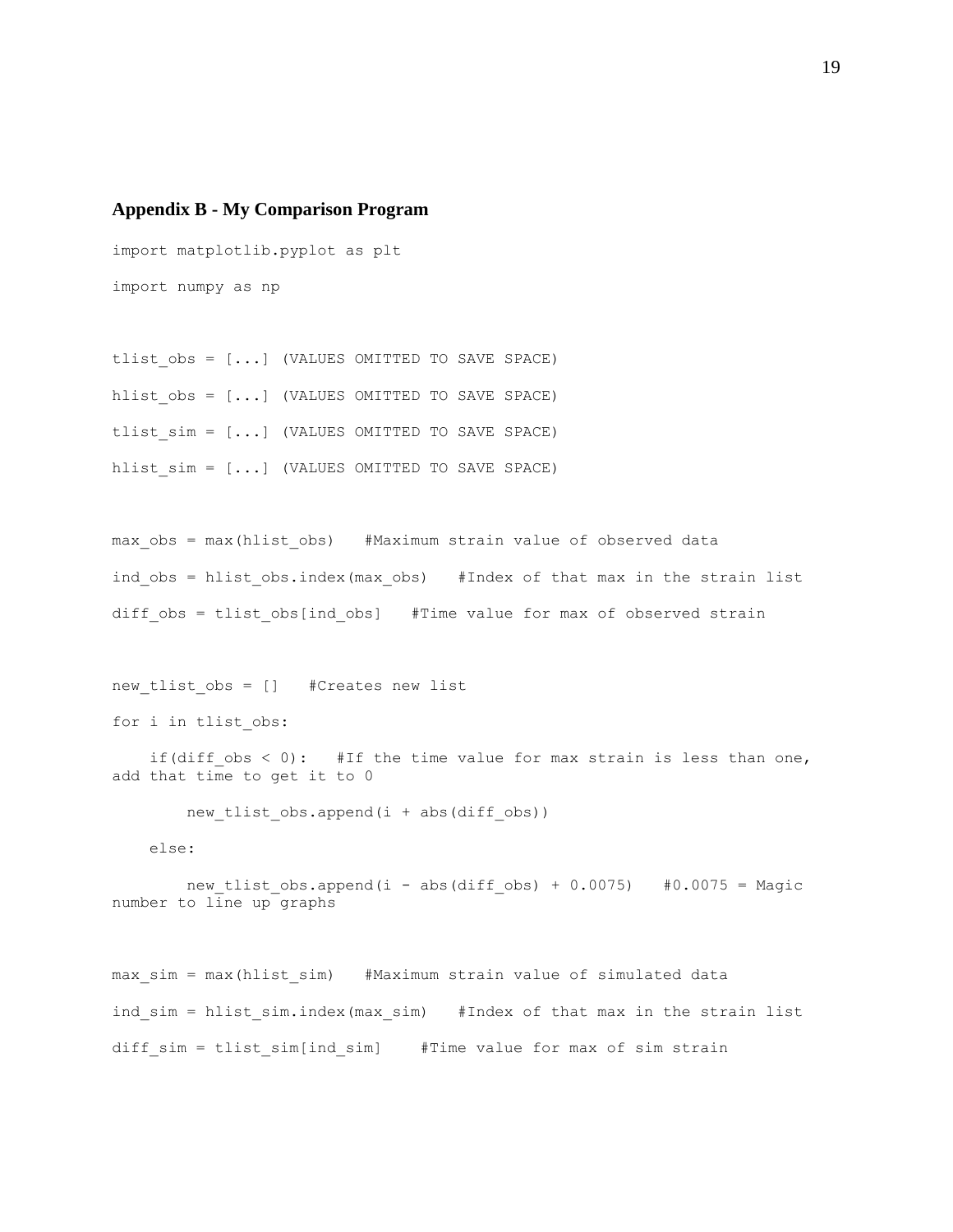```
new tlist sim = [] #Creates new list
for i in tlist sim:
    if(diff sim < 0): #If the time value for max strain is less than one
add that time to get it to 0
         new_tlist_sim.append(i + abs(diff_sim))
     else:
         new_tlist_sim.append(i - abs(diff_sim))
plt.xlabel('t')
plt.ylabel('h')
plt.plot(tlist obs, hlist obs, label='Observed Waveform')
plt.plot(tlist sim, hlist sim, label='Simulated Waveform')
plt.title('Observed and Simulated Waveforms')
plt.legend()
plt.xlim(-.5,.5)
plt.xlabel('t')
plt.ylabel('h')
plt.plot(new tlist obs, hlist obs, label='Observed Waveform')
plt.plot(new tlist sim, hlist sim, label='Simulated Waveform')
plt.title('Time-Adjusted Observed and Simulated Waveforms')
plt.legend()
plt.xlim(-0.075,0.02)
desired t start = -0.05 #Establishes desired start time
```
#For every time value, checks to see if (when rounded 2 decimal places) # it is equal to the desired start time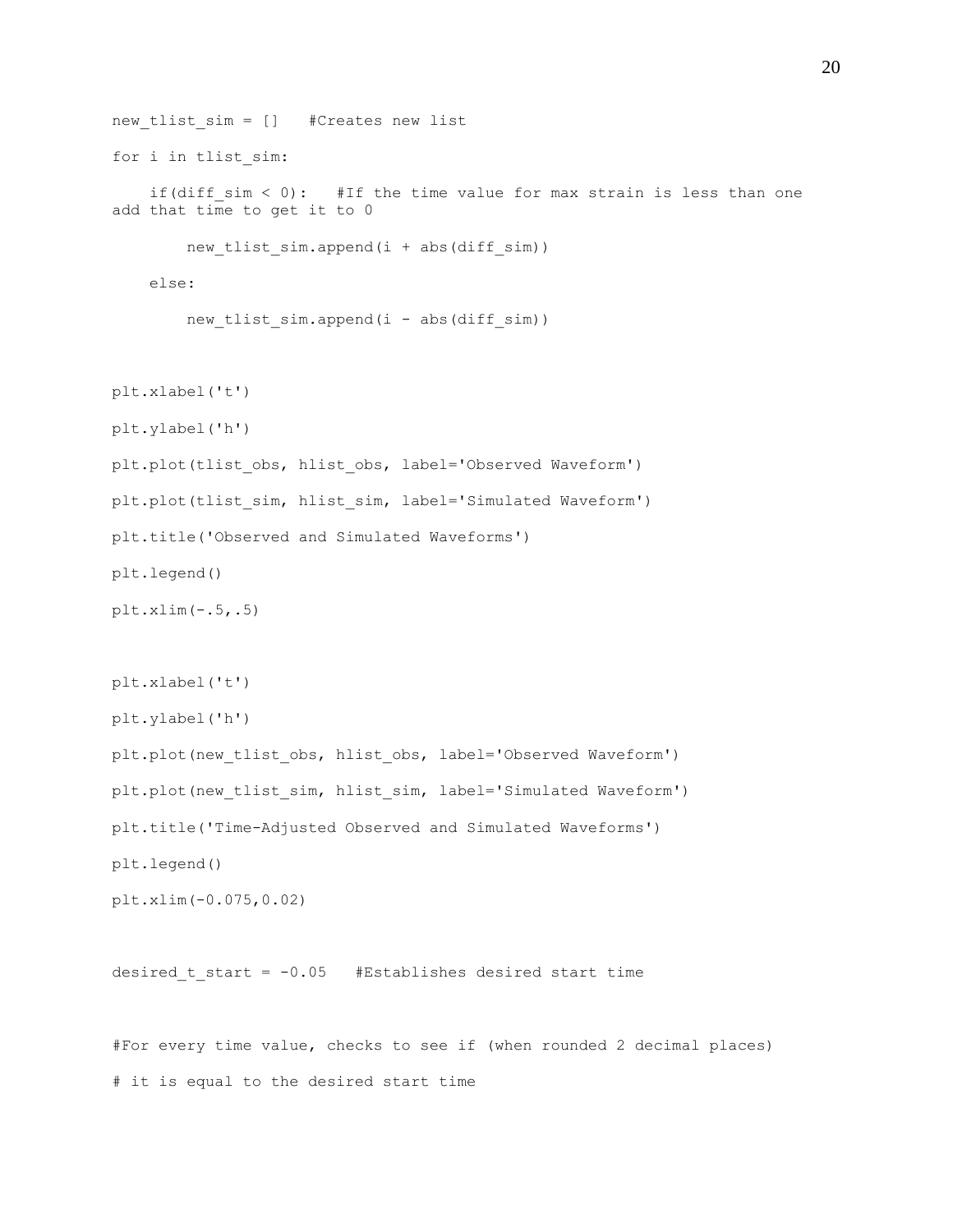```
for i in new tlist obs:
    if(round(i,2) == desired t start):
        t start obs = i #If it is, sets variable equal to that time value
```
desired t end =  $0.00$  #Establishes desired end time

```
#For every time value, checks to see if (when rounded 4 decimal places)
# it is equal to the desired end time
for i in new tlist obs:
    if(round(i,4) == desired t end):
        t end obs = i #If it is, sets variable equal to that time value
#Creates new list that is a subset of the original time list
#This new list goes from the desired start time to desired end time
#A new strain list is created from these indeces as well
```

```
cut t obs =new tlist obs[new tlist obs.index(t start obs):new tlist obs.index(t end obs)
]
```

```
cut h obs =
hlist<sup>-</sup>obs[new_tlist_obs.index(t_start_obs):new_tlist_obs.index(t_end_obs)]
plt.plot(cut t obs, cut h obs, label='Observed Strain')
```
#Same processes, but for the simulated time lists for j in new tlist sim: if(round(j,2) == desired t start): t start sim =  $j$ 

for j in new tlist sim:

if(round(j,4) == desired t end):